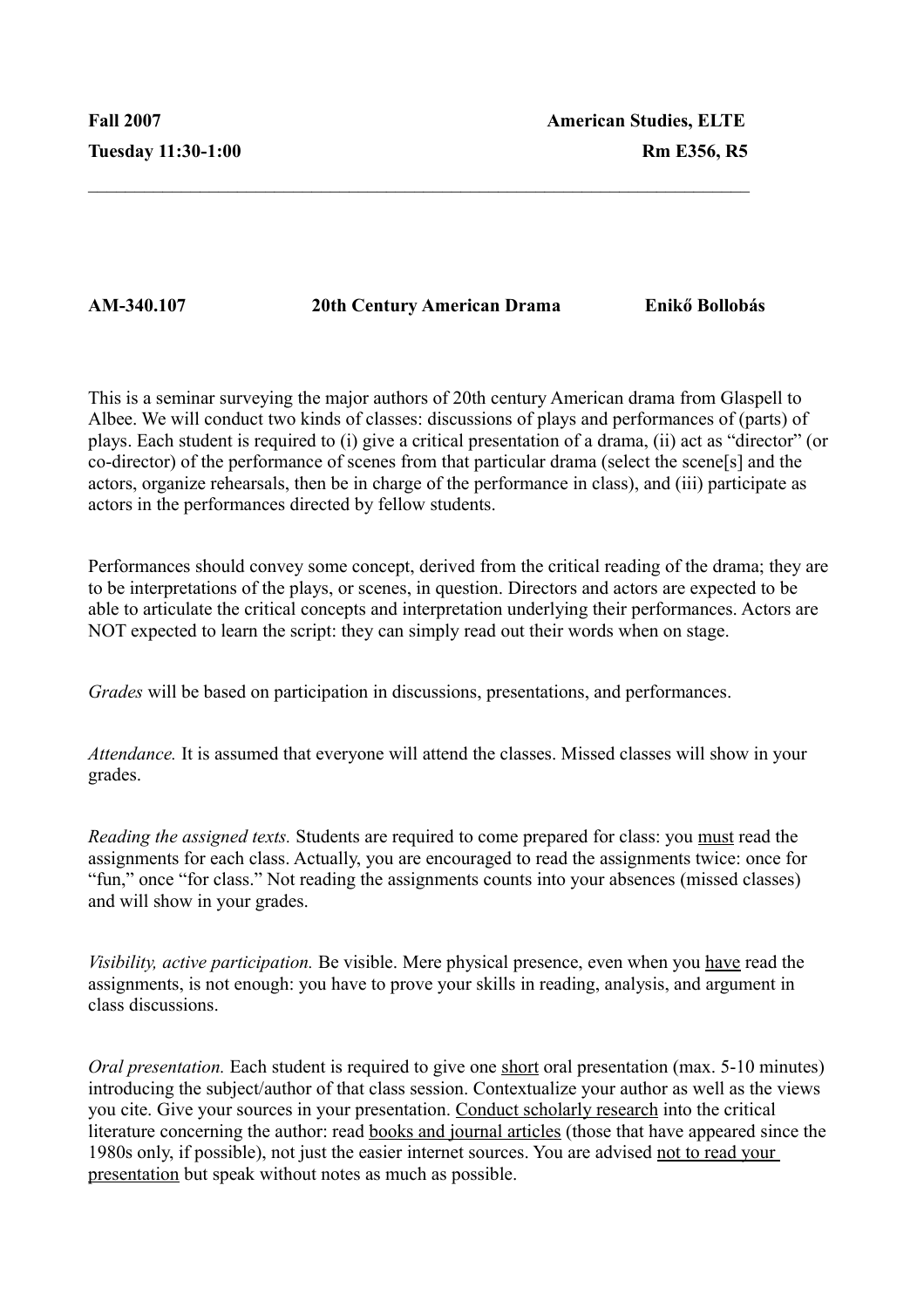## **Schedule of Topics and Presentations**

| September 4                 | Orientation                                            |
|-----------------------------|--------------------------------------------------------|
| September 11                | Susan Glaspell, Trifles                                |
| Presentation:               |                                                        |
| <b>September 18</b>         | Eugene O'Neill, A Long Day's Journey Into Night (1940) |
| Presentation:               |                                                        |
|                             |                                                        |
| September 25                | Performances                                           |
|                             | (Students perform scenes from Trifles, Night)          |
| October 2                   | Tennessee Williams, A Streetcar Named Desire (1947)    |
| Presentation:               |                                                        |
|                             |                                                        |
| October 9                   | Arthur Miller, Death of a Salesman (1949)              |
| Presentation:               |                                                        |
|                             |                                                        |
| October 16<br>Presentation: | Arthur Miller, View from the Bridge (1955)             |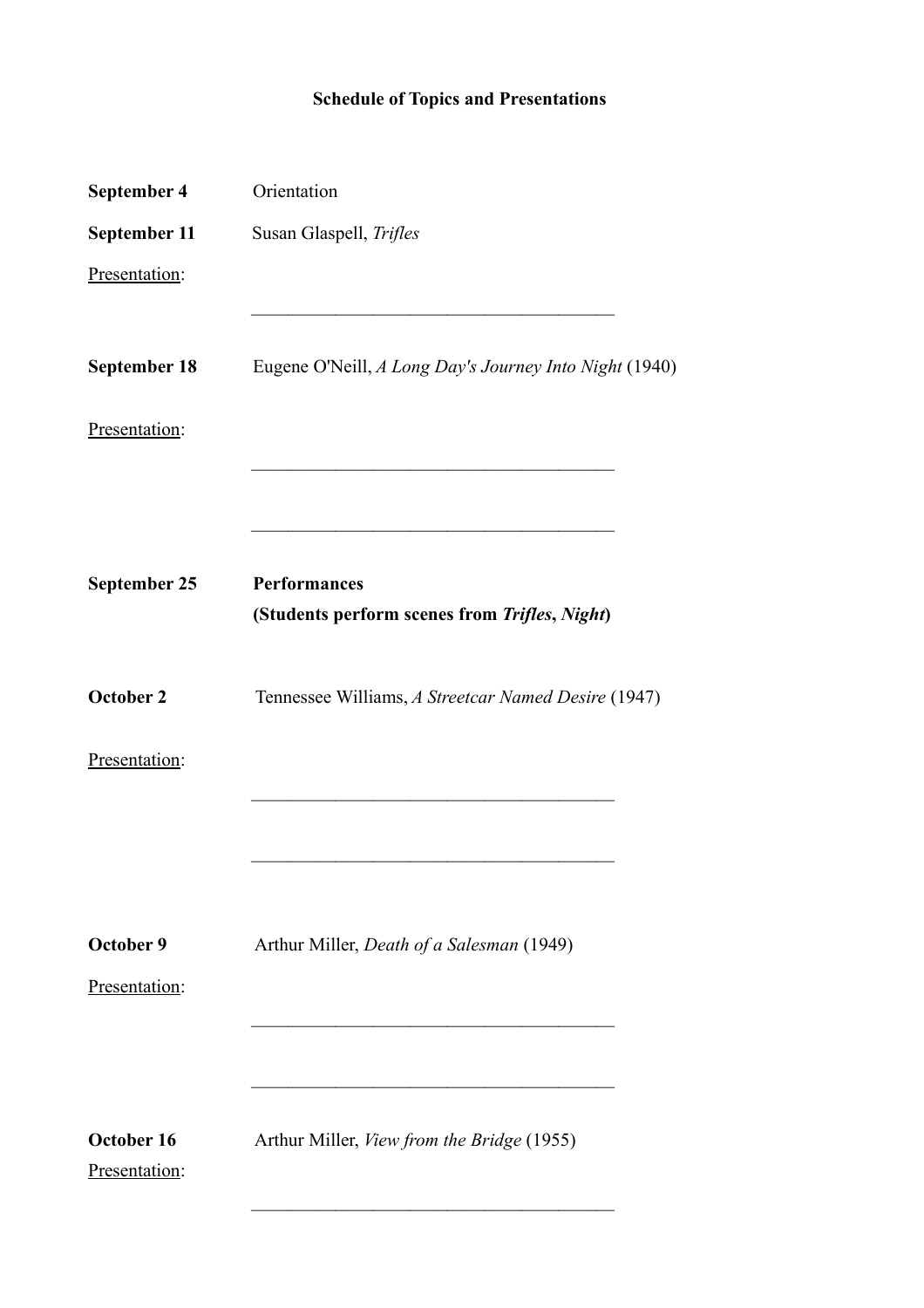| October 23    | No class                                                                                  |
|---------------|-------------------------------------------------------------------------------------------|
| October 30    | No class                                                                                  |
| November 6    | <b>Performances</b><br>(Students perform scenes from Streetcar, Death, View)              |
| November 13   | Performances cont'd                                                                       |
| November 20   | Edward Albee, Who's Afraid of Virginia Woolf? (1962)                                      |
| Presentation: |                                                                                           |
|               |                                                                                           |
| November 27   | Edward Albee, Three Tall Women (1991)                                                     |
| Presentation: |                                                                                           |
|               |                                                                                           |
| December 4    | <b>Performances</b><br><b>Students perform scenes from Who's Afraid, Three Tall Women</b> |
| December 11   | <b>Grade books signed</b>                                                                 |
|               |                                                                                           |

 $\mathcal{L}_\text{max}$  and  $\mathcal{L}_\text{max}$  and  $\mathcal{L}_\text{max}$  and  $\mathcal{L}_\text{max}$ 

----------------------------------------------------------------------------------------------------------------

## **Required primary readings:**

Susan Glaspell, *Trifles* (1916) Eugene O'Neill, *A Long Day's Journey Into Night* (1940)